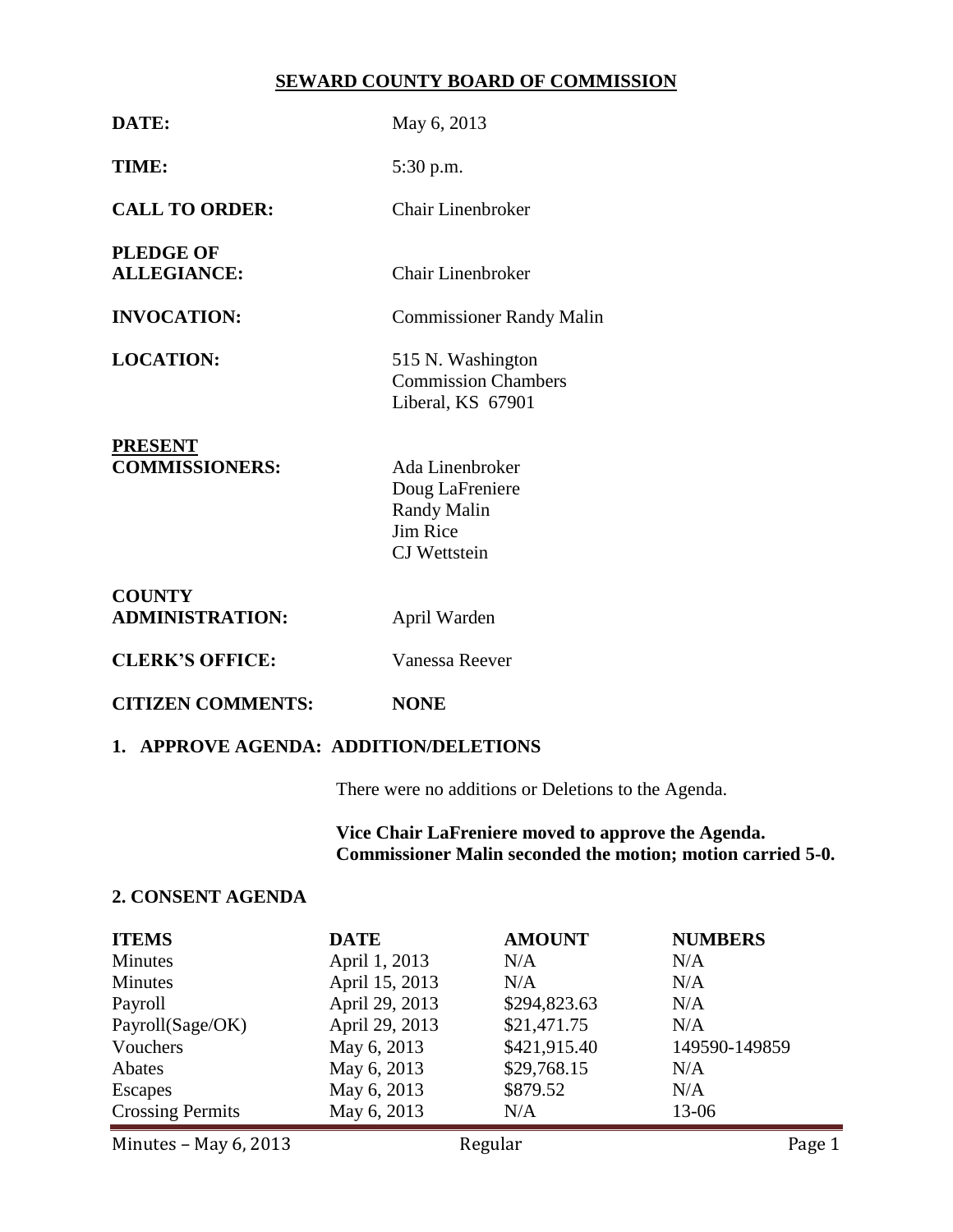#### **REQUISITIONS**

| <b>DEPARTMENT</b> | <b>ITEM</b> | <b>VENDOR</b>  | <b>AMOUNT</b> | <b>LINE ITEM</b>        |
|-------------------|-------------|----------------|---------------|-------------------------|
| Road & Bridge     | Ice Machine | Shortorder.com | \$2,296.00    | $3 - 205 - 35110 - 487$ |
|                   | w/bin       |                |               |                         |

**Commissioner Rice moved to approve the Consent Agenda. Vice Chair LaFreniere seconded the motion; motion carried 5- 0.**

#### **3. NEW EMPLOYEES**

David E. Douthit, Jr. Landfill-Kansas

Keith A. Bridenstine Sheriff's Department

#### **4. RESOLUTION 2013-05 2 ND AMENDMENT PROTECTION ACT**

**Vice Chair LaFreniere moved to adopt Resolution 2013-05, a resolution Supporting the 2nd Amendment Protection Act with the following statement be added as advised by Legal Counsel at the end of statement A on the resolution "that the State determines is unconstitutional;" Commissioner Malin seconded the motion; motion carried 5-0.** 

To see Resolution 2013-05 in its entirety, see page 5.

#### **5. SALE OF COUNTY PROPERTY**

**Commissioner Wettstein moved to sell vacant lot located at 722 Ohio Street, to Lourders Serrano in the amount of \$4,000.00. Commissioner Malin seconded the motion; motion carried 5-0.**

#### **6. EMPLOYEE COMMITTEE SCHOLARSHIP AWARDS**

Mary Eastman, Employee Committee President, presented two \$400.00 scholarships to Rachelle Keene and Elizabeth Maxwell.

#### **7. TRUANCY PRESENTATION**

Ivanhoe Love provided an update on the Truancy Program as well as introduced the Truant Officers and three of the students they worked with that were graduating from the Truancy Program. The students shared how the Truancy Program has not only improved their attendance and grades, but provided them with the guidance to make better decisions and the confidence to set goals for their future.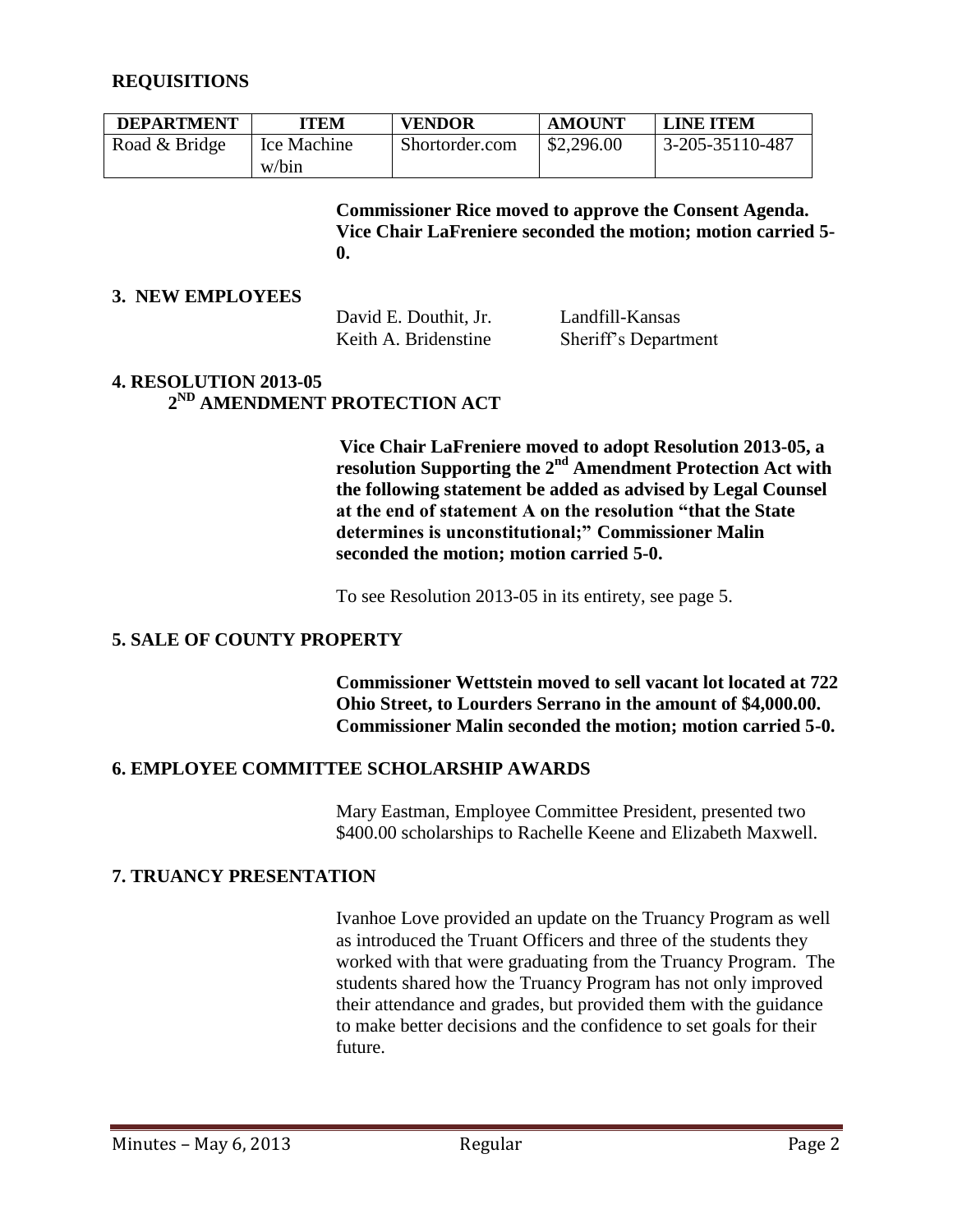#### **8. MENTAL HEALTH INITIATIVE**

Dr. Leslie Bissell, SW Guidance Center Director, gave an update on the FY 2014 Mental Health Initiative.

#### **9. SPRINGFIELD CEMETERY**

Tony Whisenant asked the Board to help maintain Springfield Cemetery.

The Board of Commissioners took no action but stated that they will work to maintain Springfield Cemetery.

#### **10. COUNTY CELL PHONE SERVICE**

Jeff Renner with United Wireless gave an update of the cell phone service.

The Board of Commissioners took no action but stated that the service is getting better.

#### **11. LANDFILL COMPACTED LINER REQUEST PROPOSAL**

**Upon the recommendation of Mike Tabor, Commissioner Wettstein moved to accept the bid from Stoppel Dirt Construction at \$3.57 per cubic yard plus \$1,500.00 mobilization charge, with the total amount based on total yds installed, with money to come out of Landfill Capital Equipment budget. Vice Chair LaFreniere seconded the motion; motion carried 5-0.**

#### **12. APPOINTMENT OF COUNTY APPRAISER**

**Commissioner Rice moved to adopt Resolution 2013-06 to approve the hiring of Angela Eichman as the Seward County Appraiser beginning July 1, 2013. Commissioner Malin seconded the motion; motion carried 5-0.**

To see Resolution 2013-06 in its entirety, see page 7.

#### **13. COURTHOUSE ROOF VAULT AREA**

**Commissioner Malin moved to table this item until the next meeting. Commissioner Rice seconded the motion; motion carried 5-0.**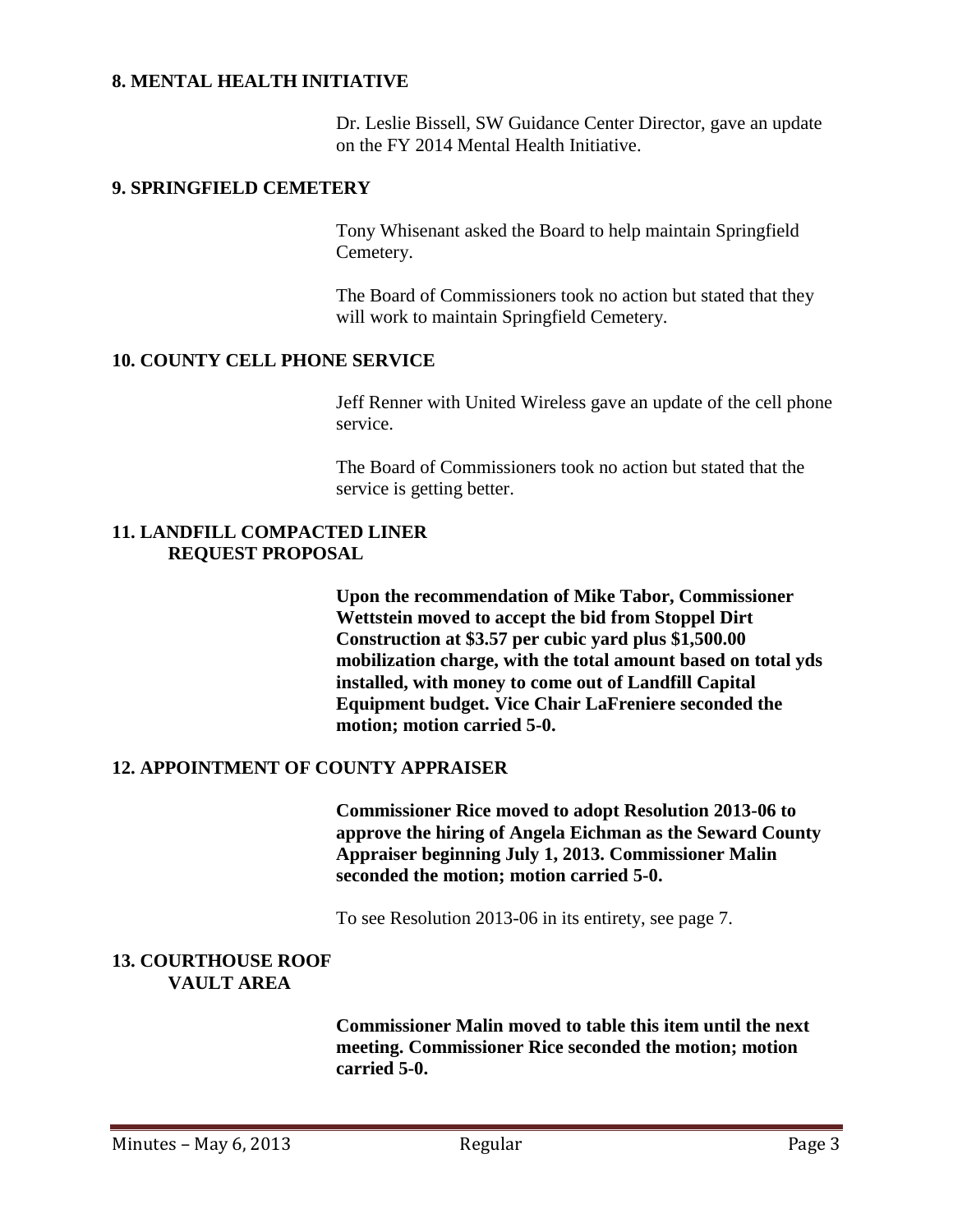#### **14. ADMINISTRATOR COMMENTS**

April Warden provided the Commissioners with an update of activities for the past two weeks.

#### **15. COMMISSION COMMENTS**

Each of the commissioners had an opportunity to report on liaison meetings they had attended during the last two weeks.

#### **16. SUGGESTION CARDS**

#### **NONE**

 $\overline{a}$ 

#### **ADJOURN Commissioner Malin moved to adjourn. Vice Chair LaFreniere seconded the motion; motion carried 5-0.**

The meeting adjourned at 7:25 p.m.

Ada Linenbroker, Chairperson Stacia D. Long Seward County Commission<br>
Seward County Clerk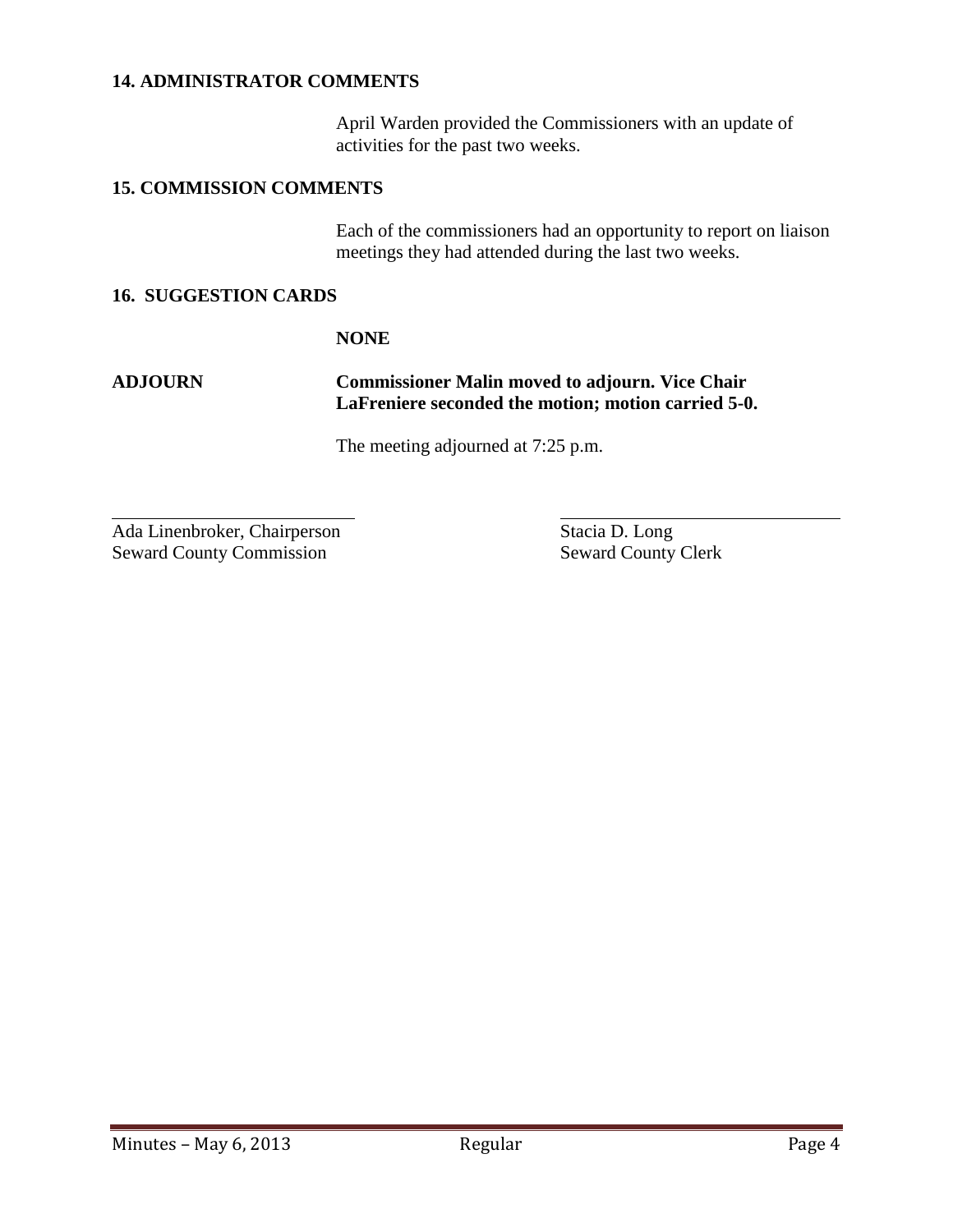# **RESOLUTION NO. 2013-05**

# **A RESOLUTION SUPPORTING THE 2ND AMENDMENT PROTECTION ACT**

**WHEREAS,** the 2nd Amendment to the Constitution of the United States reads as follows, "A well regulated Militia, being necessary to the security of a free State, the right of the people to keep and bear Arms, shall not be infringed."; and

**WHEREAS**, Section Four of the Bill of Rights for the State of Kansas reads as follows, "A person has the right to keep and bear arms for the defense of self, family, home and state, for lawful hunting and recreational use, and for any other lawful purpose; but standing armies, in time of peace, are dangerous to liberty, and shall not be tolerated, and the military shall be in strict subordination to the civil power."; and

**WHEREAS**, on April 16, 2013, Governor Sam Brownback signed into law Senate Bill 102, the  $2<sup>nd</sup>$  Amendment Protection Act, which affirmed that "The second amendment to the constitution of the United States reserves to the people, individually, the right to keep and bear arms as that right was understood at the time that Kansas was admitted to statehood in 1861, and the guaranty of that right is a matter of contract between the state and people of Kansas and the United States as of the time that the compact with the United States was agreed upon and adopted by Kansas in 1859 and the United States in 1861."; and

**WHEREAS**, the Board of County Commissioners of Seward County, Kansas affirms its support for the 2nd Amendment Protection Act by confirming that the 2nd Amendment to the Constitution of the United States, as understood at the time that Kansas entered the union in 1861, did not authorize the federal government to enact any laws, orders, rules or regulations, whatsoever, regarding the right to keep and bear arms; and

**WHEREAS**, the 2nd Amendment Protection Act makes state law that federal acts in violation of the 2nd Amendment to the Constitution shall not be enforced, reading "Any act, law, treaty, order, rule or regulation of the government of the United States which violates the second amendment to the constitution of the United States is null, void and unenforceable in the state of Kansas."; and

**WHEREAS**, the Board of County Commissioners of Seward County, Kansas is committed to upholding the 2nd Amendment to the Constitution of the United States, Section Four of the Kansas Bill of Rights and the 2nd Amendment Preservation Act signed into law by Governor Brownback on April 16, 2013.

**BE IT FURTHER RESOLVED, that the Board of County Commissioners of Seward** County, Kansas:

## UNENFORCEABLE FEDERAL ACTS.

(A) No agency of the Board of County Commissioners of Seward County, Kansas, or person in the employ of Seward County, Kansas shall enforce, provide material support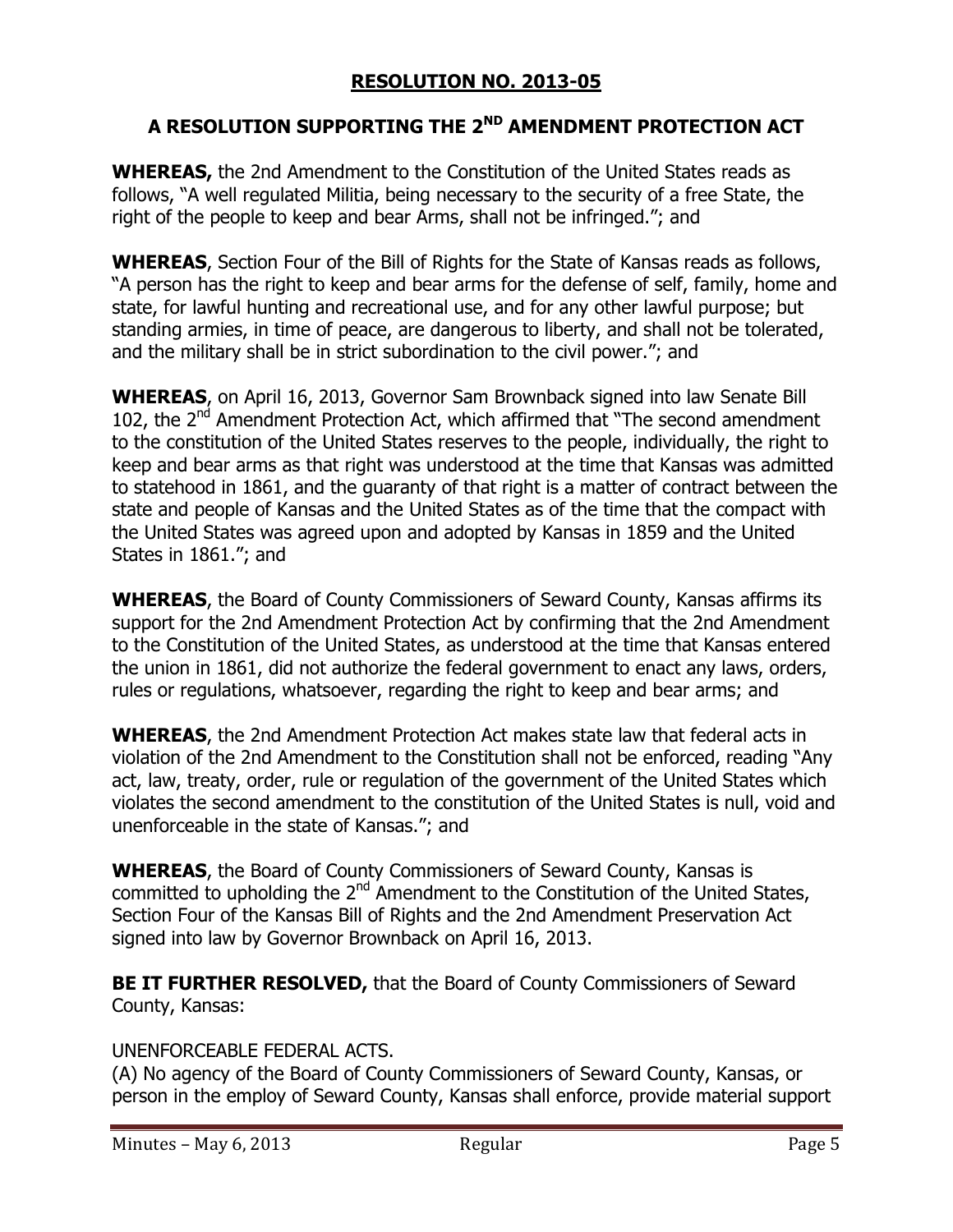for, or participate in any way in the enforcement of any act, law, treaty, order, rule or regulation of the government of the United States regarding personal firearms, firearm accessories, or ammunition within the boundaries of the Seward County; that the State determines is unconstitutional;

(B) Any person residing in the jurisdiction of Seward County, Kansas may file a complaint with the County Attorney if the person offers evidence to support an allegation that the Board of County Commissioners of Seward County, Kansas has adopted a rule, order, ordinance, or policy under which the Board of County Commissioners of Seward County, Kansas requires the enforcement or any material aid or other participation in the enforcement of any federal act, law, treaty, order, rule or regulation described by Subsection (A) or that, by consistent actions, requires the enforcement or any material aid or other participation in the enforcement of any federal act, law, treaty, order, rule or regulation described by Subsection (A). The person must include with the complaint the evidence the person has that supports the complaint.

 $\overline{a_1}$  , and the set of the set of the set of the set of the set of the set of the set of the set of the set of the set of the set of the set of the set of the set of the set of the set of the set of the set of the se

 $\overline{a_1}$  , and the set of the set of the set of the set of the set of the set of the set of the set of the set of the set of the set of the set of the set of the set of the set of the set of the set of the set of the se

This Resolution was approved and adopted this  $6<sup>th</sup>$  day of May, 2013.

BOARD OF COUNTY COMMISSIONERS: SEWARD COUNTY, KANSAS

\_\_\_\_\_\_\_\_\_\_\_\_\_\_\_\_\_\_\_\_\_\_\_\_\_\_\_\_\_\_\_\_\_

Ada Linenbroker, Chair **Doug LaFreniere, Vice-Chair** Doug LaFreniere, Vice-Chair

C.J. Wettstein, Member Randy Malin, Member

Jim Rice, Member

 ATTEST: \_\_\_\_\_\_\_\_\_\_\_\_\_\_\_\_\_\_\_\_\_\_\_\_\_\_\_\_\_\_\_\_\_\_\_ Stacia D. Long, Seward County Clerk